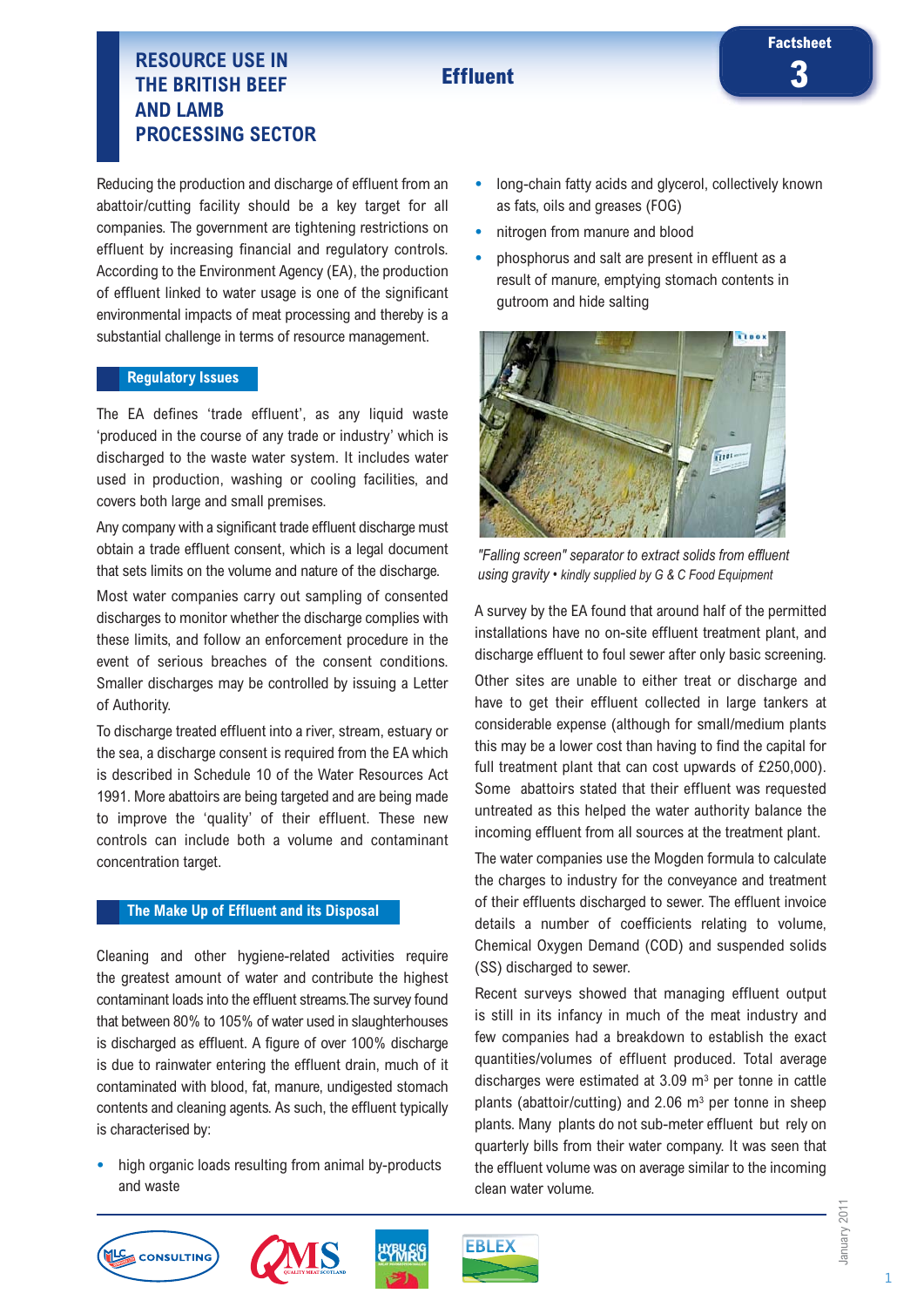**RESOURCE USE IN THE BRITISH BEEF AND LAMB PROCESSING SECTOR**

#### **The Make Up of Effluent and its Disposal** *(cont'd)*

By taking control of the factors that make up effluent and reducing them an abattoir can reduce what it pays in effluent charges. However, the surveys showed that very few (a minority of the IPPC registered plants) seemed to be monitoring their out-going water, or were able to report on effluent figures COD, SS and biological oxygen demand (BOD).

Some abattoirs have good primary and secondary effluent treatment methods, which enable them to reduce the amount of mains water they use as they are able to re-use their cleaned 'effluent' for less sensitive areas such as lairage, lorry washes and yard cleaning. Other abattoirs have effluent that is 5–10% more than their usage which means they are allowing the rainwater go down the effluent drains, thereby increasing their costs.

The difference in percentage discharges was a good measure of how much recycling was carried out. A factory reusing 20% of its water could be saving water and effluent costs. In truth there are very few abattoirs recycling any water. The difference can also be accounted for by water in the blood tank and animal by-product tanks.

Some of the larger abattoirs have installed biological treatment plants that convert soluble and colloidal materials into bio-solids. These are usually one of the following:

- **•** activated sludge plants (either high-rated or conventionally loaded), preceded by sedimentation or dissolved air flotation (DAF)
- **•** extended aeration plants
- **•** oxidation ditches treating screened effluent

Bio-solids produced by the treatment plant may be dewatered prior to land spreading as a soil conditioner or digested to yield biogas.



*A DAF plant • kindly supplied by G & C Food Equipment*

Processing facilities that discharge directly into navigable waters (for which a National Pollutant Discharge Elimination System permit is required) must provide primary and secondary treatments and, in some cases, tertiary treatment as well.

#### **The Effluent Bill**

The first place a lot of processors find out about their effluent is the Effluent Bill. The costs charged are based on volumes and strengths of contaminants.

The contaminants that are measured are listed below with a description.

The simplest way to reduce effluent costs is to reduce effluent volume by using less water.

- **•** Effluent volume is dependent on the volume of water, minus the sanitary, cooking and usage allowances. See factsheet 2 on how to minimise water use
- **•** Reduce the COD, which is a measure of the quantity of oxygen consumed during the decomposition of organic matter and the oxidation of inorganic chemicals such as ammonia and nitrite. COD measurements are commonly made on samples of waste waters or of natural waters contaminated by domestic or industrial wastes. Blood has the highest COD (400,000–900,000 mg/l) of all effluents produced from abattoirs. The current TSE regulations prevent raw blood entering the public sewer system. It is worth reducing the amount of drips that will enter the effluent system. Gut washing also produces effluent with high COD at about 80,000mg/l; nitrogen and BOD can be decreased by the reduction of total solids (TS) in the wash water; this will also reduce odours
- **•** Reduce the BOD, which is a measure of the quantity of dissolved oxygen consumed by microorganisms due to the breakdown of biodegradable contents in wastewater. Blood is also the highest contributor of about 100,000–200,000mg/l to BOD too
- **•** Reduce the amount of SS that go down the drain. It is important that the abattoirs separate as much total solids, blood, gut contents and manure from the wash water as possible. These solids contain meat scraps, intestinal contents, manure, hair and dirt, and they can be easily removed by using a mechanical separation device such as a drain cover (6mm minimum or the EA recommended 4mm), filter or screen with a fine mesh







January 2011

January 201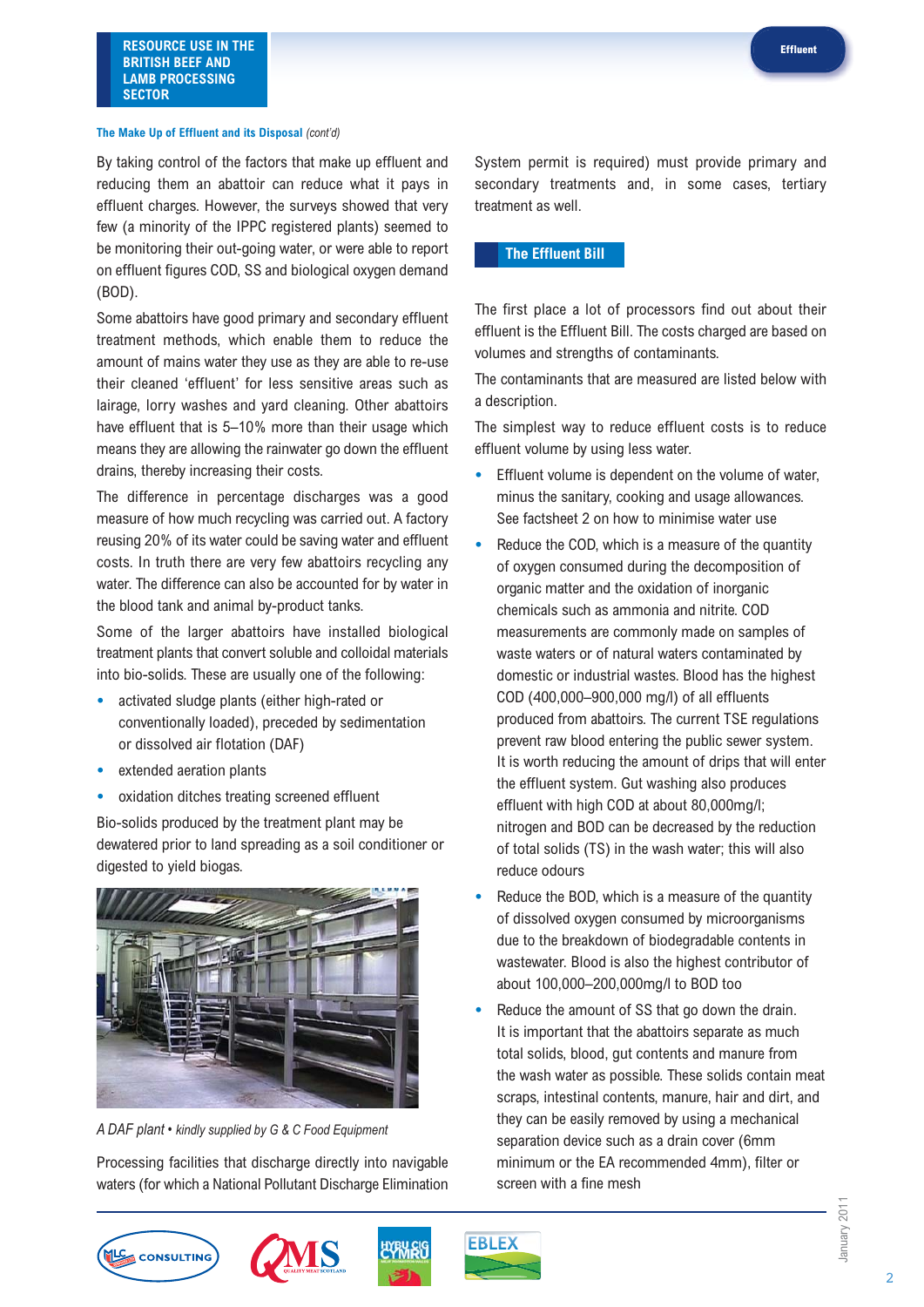### **Managing Effluent Strength**

These can be managed by implementing an environmental management system (EMS), such as adopting ISO 14001, as detailed in factsheet 1.

Processors have two options for reducing effluent costs: They can reduce the strength or volumes of the effluent. We have discussed reducing the volume in the Water factsheet.

## **Reduce strength**

- **•** Have ample bleed-time; trap and contain all blood with drip pans going-in and coming-out of the blood tunnel or room, even in the evisceration area. Ensure the edges are raised to avoid transfer of blood to the general effluent
- **•** Good blood collection systems where a hollow knife vacuum system is used to suck blood from the carcase and reduce further drips also significantly reduce wastewater BOD. The blood is either collected, stored in tanks and transported to specialised processing facilities, which prepare it for use in emulsifiers, stabilisers, and fertilisers instead of being rendered as category 1. Note blood can go as Category 3, instead of Category 1, which does not have as high a rendering cost
- **•** Dry clean the blood that spills on plant floor; use a shovel and squeegee to clean the whole area before cleaning with water. It is important to minimise the water going in to the blood collection tanks for rendering. Costs do vary but you could pay £60 per tonne rendering costs vs £3.50 per tonne effluent costs
- **•** Discourage washing blood down the drains, especially off the drip pans. All drip trays should be fitted strategically for collection of blood drips along the slaughterline and in the packing plant. When a tray is full, the contents should be transferred to a container for Category 3 raw material for rendering
- **•** The objective is to drive down the BOD to specified levels. In general, removal of fats, oils and greases (FOG) from the effluent is critical to achieving low BOD. Fit collection trays to catch scraps falling from machinery and collect the floor fat / meat in strainers or 'fat traps', thus it can be handled as a solid waste for rendering
- **•** Effluent from the lairage is high in nutrients and can be collected for agricultural use as a fertiliser,

provided specific conditions explained in the code of good agricultural practice called "Protecting our water, soil and air", DEFRA 2009 (Sect 5.4), are met. The preliminary step should involve dry collection of manure which should reduce the washing down water

- **•** While manure and stomach contents do not impact BOD levels as greatly as blood, they can significantly affect the waste water. They should be handled carefully and treated as a hazardous waste product. All efforts should be made to ensure that stomachs are emptied and all the contents collected in a container and not let go straight to drain. In the lairage manure should be collected and floors brushed before the hoses are used
- **•** Effluent intended for reuse typically requires extensive treatment, but studies have shown that countercurrent flow of water may reduce waste discharge to one-third or less of previous volumes. Nonetheless, it's worth noting that wastewater reuse is heavily regulated in processes involving consumer products, and in the case of meat must be limited to activities that do not expose the product itself to reused water. Accordingly, the treated water can be used to wash livestock lorries and the lairage, but not to steam-clean the slaughter hall



*Blood collection*







January 2011

anuary 201